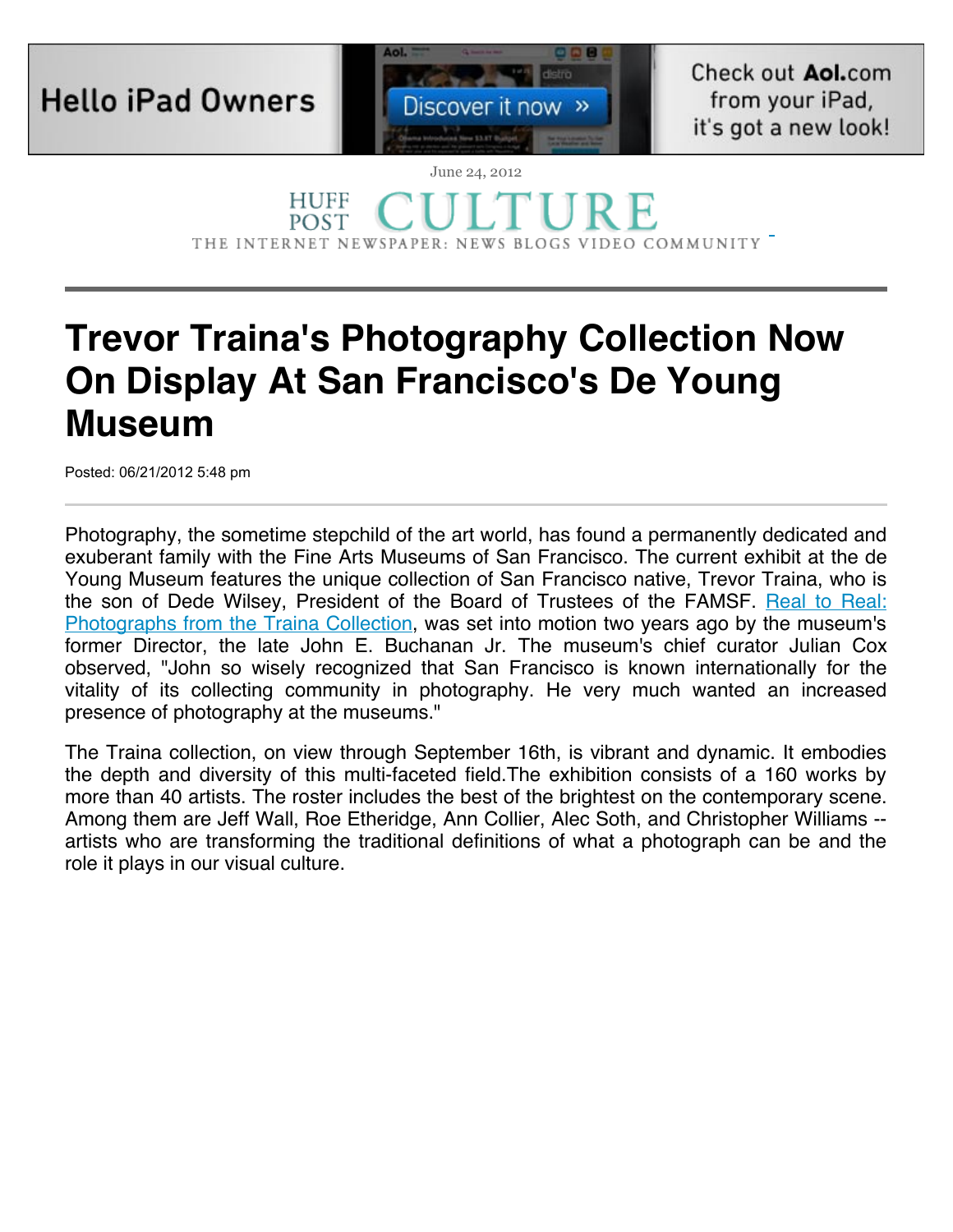

**ALEC SOTH**. Cemetery, Fountain City, Wisconsin, 2002 Chromogenic print. 32 x 40 in. *Courtesy of Alec Soth* Trevor Traina comes from a family of collectors. "I am an art omnivore," he says, "I love all things beautiful. My first job was at Seagram in New York. On the third day of the job a woman knocked on my door. She said, 'I'm the photo curator for the corporation. I've

brought you a selection of photographs. Pick one and we'll install it in your office.' I was just in the mood. I chose a Nicholas Nixon photograph of 57th Street that to me was the essence of Big City, Manhattan, here I come, etc. For three years that photo hung on my wall. I left Seagram and went on my way. Later, I picked up the *Wall Street Journal* and I read that Seagram's was being sold and the collection is being sold. I called and got a catalog and there was this picture that I thought was my picture. I bid on it and bought it. On the back it said in pencil, 'Trevor Traina. Seagram Beverage Company'. It was the actual photograph that had been on my wall. That was what got me started on collecting."

*Real to Real* is divided into four galleries, four categories. "Everyday" represents the documentary tradition in photography, the everyday scenes in social life. "Excesses" reflects the experimentation of the '70s and '80s. "Spectacular" shows how photographs started becoming very large, the spectacle of scale. Artists are concerned with mass media dissemination. "Losses" deals with the economics of the times as well as the changes in photography, that being from analogic technologies to digital. "It's a moment of reflection, a moment of change," says Kevin Moore, curator of the exhibit and advisor to Mr. Traina. "But photography stays vital, it changes form. It always has, since the very beginning. There are so many different processes you can't even count them. The change in technology is really not what we're talking about when talking about photography being over. It's about the moment we're in. It's a way to discuss our current cultural and economic situation through photography."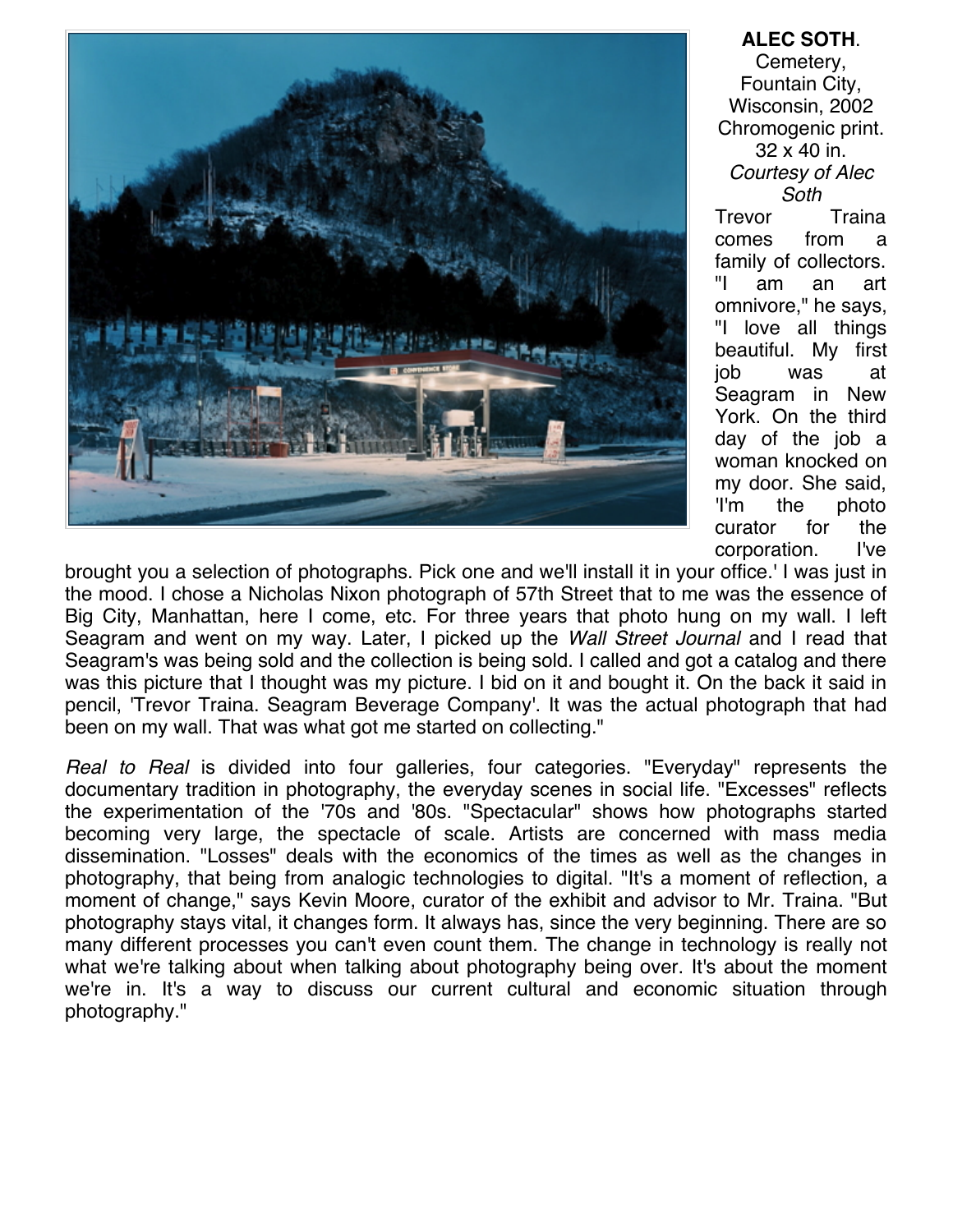

## **GARRY WINOGRAND**.

Albuquerque, New Mexico, 1957 Gelatin silver print. 8 5/8 x 13 in. *Courtesy of Fraenkel Gallery, San Francisco* Traina realized early on that collecting good paintings or good sculpture was beyond his means. "A great painting can be double-digit million dollars," he said. "When I started to

investigate photography I realized that the greatest photographs, the masterpieces are still kind-of available if you look. While they may be very expensive, they're not completely unaffordable. I don't think that is going to be the case forever. I think we're at the end of the moment where these great masterpieces are still available. In early photography they didn't make a lot of prints, there wasn't a big market. You'll see a vintage Eggleston *Red Ceiling* - maybe there are twelve of them in the world. When we got ours, Kevin took it to the MoMA in New York to compare color to their two prints. It compared beautifully. That was another work I chased for a long time and stretched to be able to afford. But, again, those things won't be available forever. So, this is sort of a moment. When I began collecting, I started with a Diane Arbus piece, *Identical Twins*. It was from a Sotheby's sale, a vintage piece. It was the record price at auction when I got it a few years ago. It was painful to acquire, but necessary and important for a number of reasons. It's one the most seminal images of 20th century photography -- inspiring *The Shining* and other things, the idea of identical copies, two people of the same genetic code, how multiple prints are made the same way. That acquisition committed me to photography in a big way."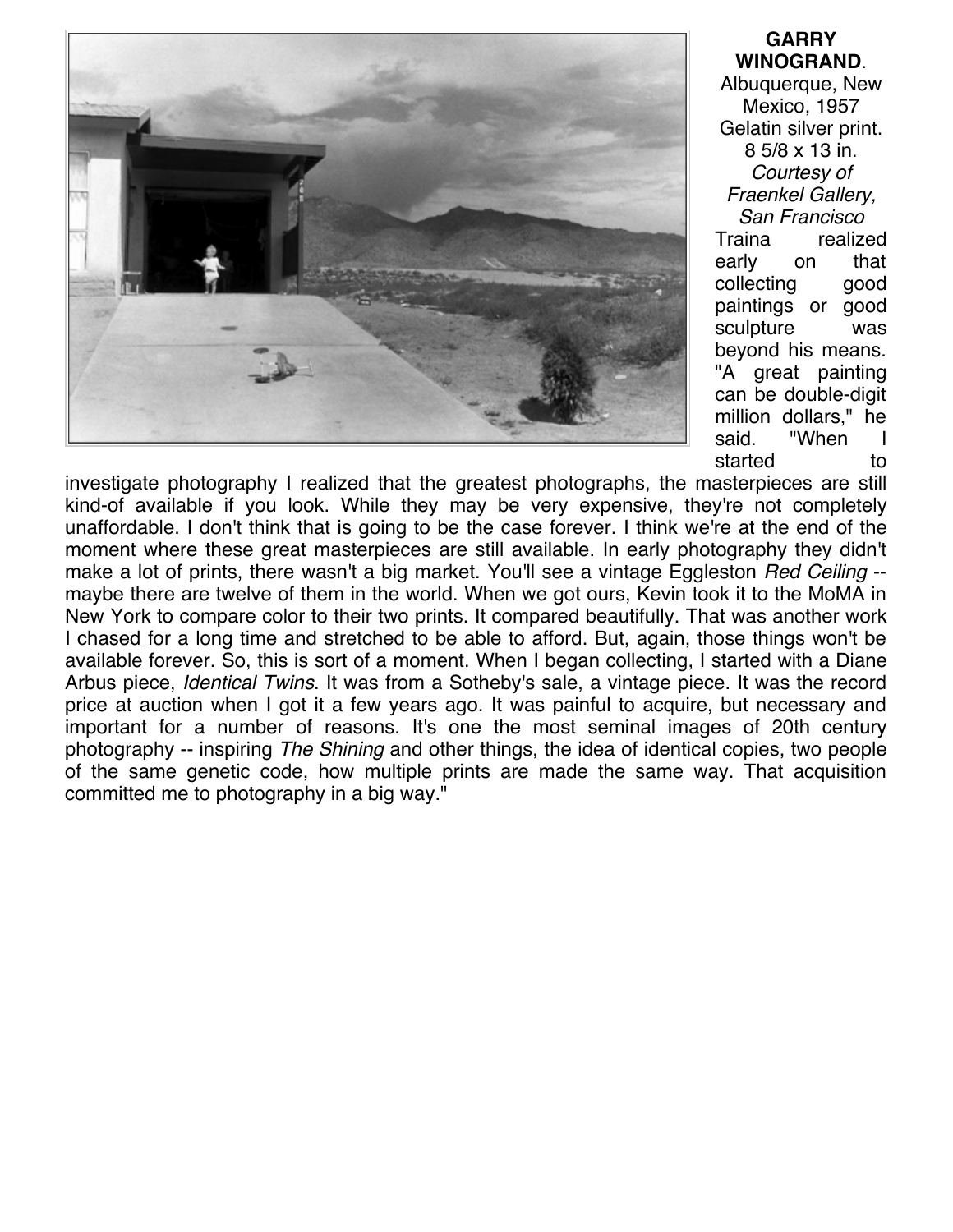

## **LEE FRIEDLANDER**. New York City, 1966 Gelatin silver print. 7 3/8 x 11 in. *Courtesy of Fraenkel Gallery,*

*San Francisco* "I became interested in the question of how we got from that moment where photography lived in a kind of ghetto where black and white photography was something separate from mainstream art.

How do we get from those little precious black and white prints to Andreas Gursky and Thomas Struth today -- where literally every important artist almost by necessity works with photography? We have a Gerhard Richter. Name any important artist today, like Richard Prince and Damien Hirst. They either take photographs or work with photography. My question was about how we get to these big luscious photographs? That question, that exploration led me to the 1970s where I collected Stephen Shore, Joel Sternfeld, and William Eggleston -- the earliest color photographs. I wanted a great vintage Eggleston. I could buy either *The Tricycle* or *The Red Ceiling*. But I couldn't afford both of them. I chose *The Red Ceiling*. To me, it's the greatest color photograph because it is impossible to imagine it in black and white. So much of the emotion and the impact of that photograph is the color. That is the photograph that says 'Color is here and will not be denied.' It is integral and essential to the meaning of the work. That's why I fought for that one. There are four amazing Gurskys in this show, including *Dortmund, Union Rave, Ayamonte*, and *Dubai World*. Gursky is one of my absolute favorite artists. What he does with scale and idea is incredible. As you walk through the collection you can see how we got from this ghetto to today, where you can have a 10-foot tall Gursky brimming with color. I think this collection explains how we got there."